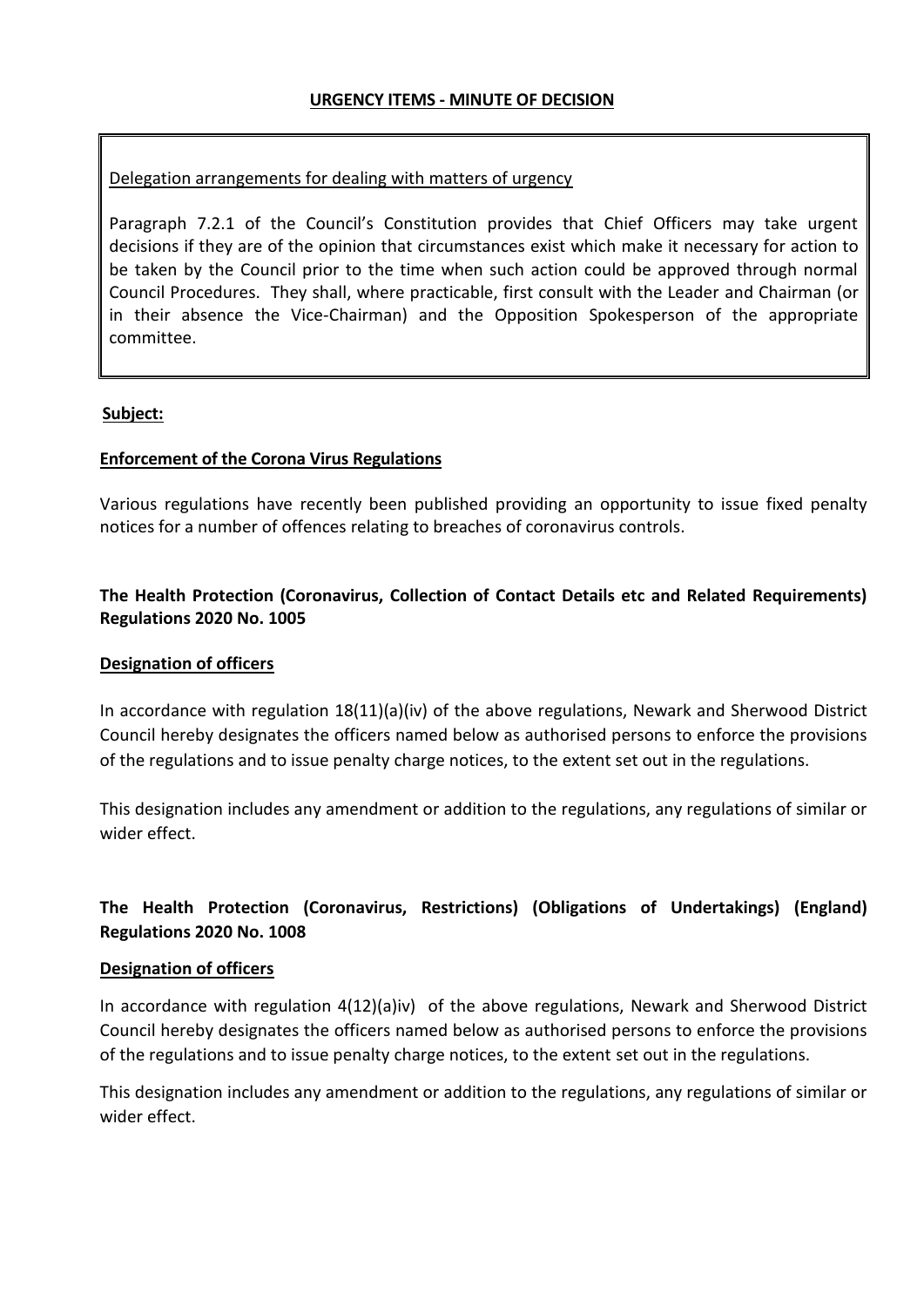# **The Health Protection (Coronavirus, Restrictions) (No. 2) (England) Regulations 2020 (as amended) No.684**

### **Designation of officers**

In accordance with regulation 9(13)(a)iv) of the above regulations, Newark and Sherwood District Council hereby designates the officers named below as authorised persons to enforce the provisions of the regulations and to issue penalty charge notices, to the extent set out in the regulations.

This designation includes any amendment or addition to the regulations, any regulations of similar or wider effect

# **The Health Protection (Coronavirus, Local COVID-19 Alert Level) (High) (England) Regulations 2020 No.1104**

### **Designation of officers**

In accordance with regulation 6(16)(a)iv) of the above regulations, Newark and Sherwood District Council hereby designates the officers named below as authorised persons to enforce the provisions of the regulations and to issue penalty charge notices, to the extent set out in the regulations.

This designation includes any amendment or addition to the regulations, any regulations of similar or wider effect

# **All staff in the following posts are authorised to issue fixed penalty notices under the above regulations**

Business Manager – Public Protection Senior Environmental Health Officers Environmental Health Officers Environmental Health Technical Officers Community Protection Officers Licensing Enforcement Officers Anti-Social Behaviour Officers

## **Financial Implications**

It is envisaged that the costs of enforcing the Regulations will be met by current budgets and there will be no financial implications on the Business Unit

A small amount of income may be generated from the issuing of fixed penalty notices.

#### **Appropriate Committee:**

Leisure and Environment